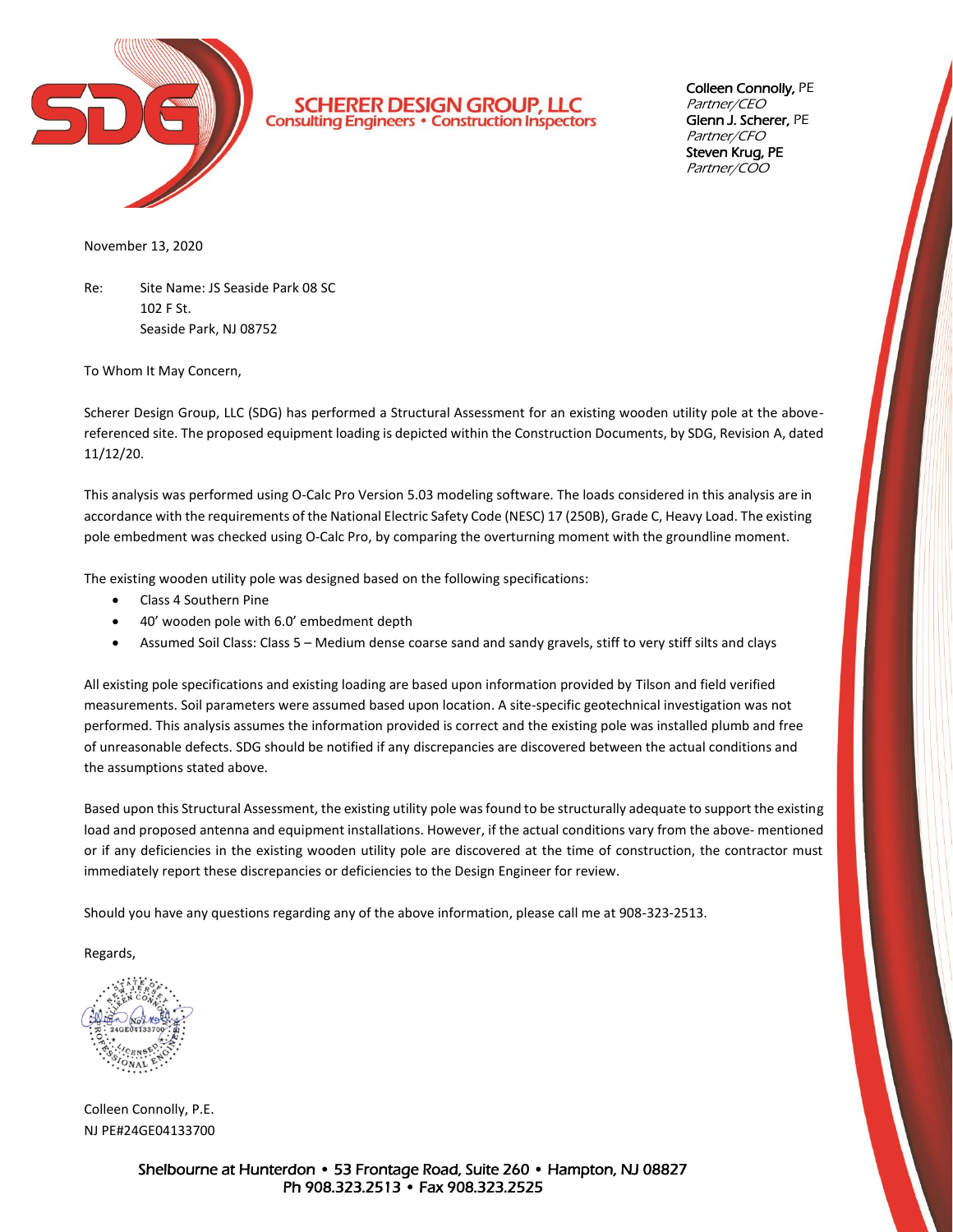## Pole ID:JS Seaside Park <sup>08</sup> SC.pplx **O-Calc® Pro** *Analysis Report*

| Pole Num:  | JS Seaside Park 08 SC Pole Length / Class: |                                      |                          |                                 | 40 / 4 Code:                    |                           | <b>NESC</b> Structure Type:      | <b>Unguyed Tangent</b> |
|------------|--------------------------------------------|--------------------------------------|--------------------------|---------------------------------|---------------------------------|---------------------------|----------------------------------|------------------------|
| Aux Data 1 |                                            | <b>Unset</b> Species:                |                          | <b>SOUTHERN PINE</b> NESC Rule: |                                 | <b>Rule 250B</b> Status   |                                  | <b>Unguyed</b>         |
| Aux Data 2 |                                            | <b>Unset</b> Setting Depth (ft):     |                          |                                 | <b>6.00</b> Construction Grade: |                           | C Pole Strength Factor:          | 0.85                   |
| Aux Data 3 |                                            | <b>Unset</b> G/L Circumference (in): |                          |                                 | 33.50 Loading District:         |                           | <b>Heavy</b> Transverse Wind LF: | 1.75                   |
| Aux Data 4 |                                            | <b>Unset</b> G/L Fiber Stress (psi): |                          |                                 | 8,000 Ice Thickness (in):       |                           | <b>0.50</b> Wire Tension LF:     | 1.00                   |
| Aux Data 5 |                                            | <b>Unset</b> Allowable Stress (psi): |                          |                                 | 6,800 Wind Speed (mph):         |                           | 39.53 Vertical LF:               | 1.90                   |
| Aux Data 6 |                                            | <b>Unset</b> Fiber Stress Ht. Reduc: |                          |                                 | <b>No</b> Wind Pressure (psf):  | 4.00                      |                                  |                        |
| Latitude:  |                                            |                                      | 39.927630 Deg Longitude: |                                 |                                 | -74.077890 Deg Elevation: |                                  | 0 Feet                 |



| Pole Capacity Utilization (%) |      | Height<br>(f <sup>t</sup> ) | <b>Wind Angle</b><br>$(\text{deg})$ |
|-------------------------------|------|-----------------------------|-------------------------------------|
| Maximum                       | 46.6 | 0.0                         | 2.7                                 |
| Groundline                    | 46.6 | 0.0                         | 2.7                                 |
| Vertical                      | 22.0 | 21.3                        | 27                                  |

| <b>Pole Moments (ft-Ib)</b> |        | <b>Load Angle</b><br>$(\deg)$ | <b>Wind Angle</b><br>$(\text{deg})$ |
|-----------------------------|--------|-------------------------------|-------------------------------------|
| Max Cap Util                | 30,859 | 5.6                           | 27                                  |
| Groundline                  | 30,859 | 5.6                           | 27                                  |
| <b>GL Allowable</b>         | 67,455 |                               |                                     |
| Overturn                    | 54,510 |                               |                                     |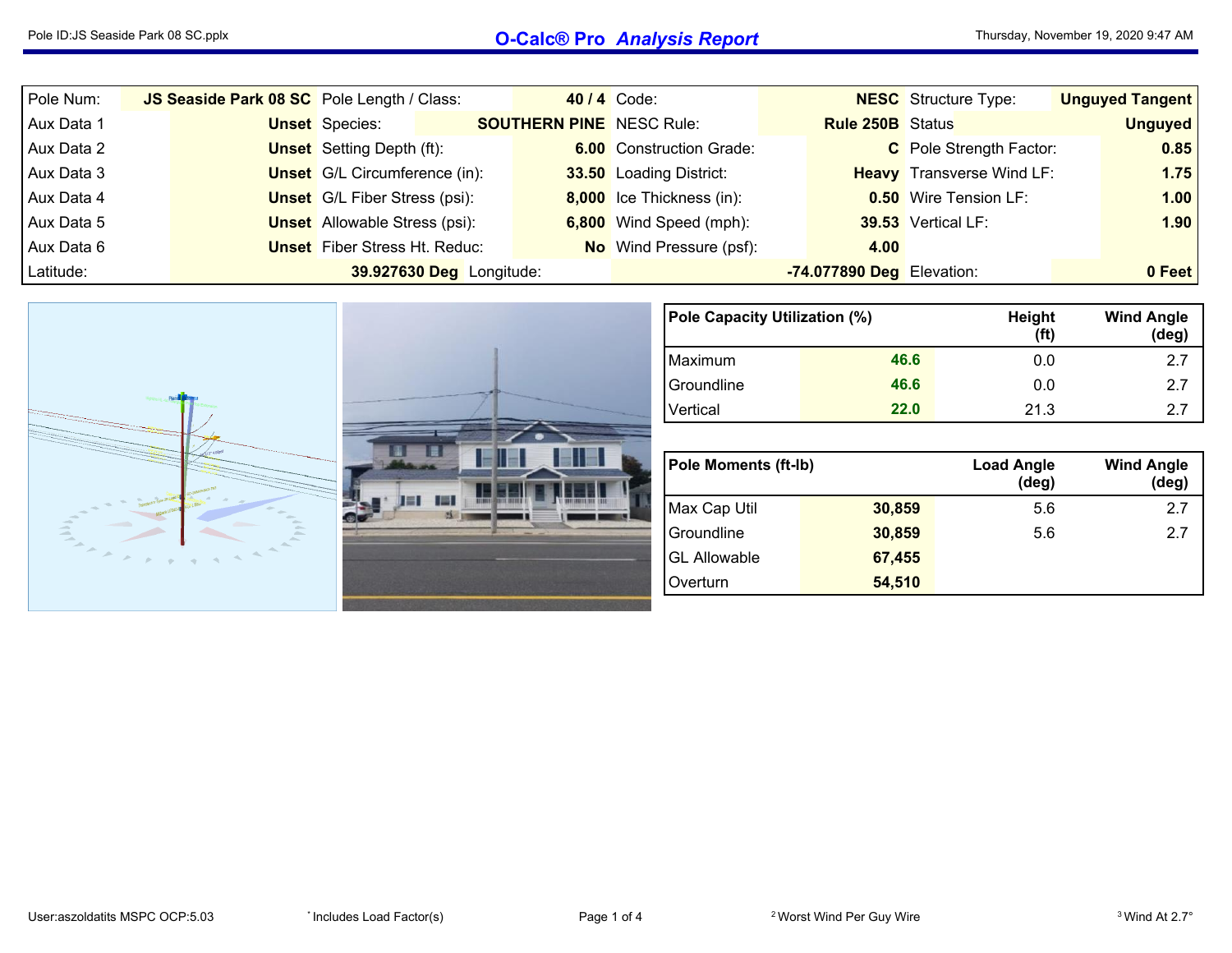| Groundline Load Summary - Reporting Angle Mode: Load - Reporting Angle: 5.6° |                                |                                   |                                       |                                 |                                    |                                              |                                  |                                    |                                        |                                   |
|------------------------------------------------------------------------------|--------------------------------|-----------------------------------|---------------------------------------|---------------------------------|------------------------------------|----------------------------------------------|----------------------------------|------------------------------------|----------------------------------------|-----------------------------------|
|                                                                              | <b>Shear</b><br>Load*<br>(lbs) | <b>Applied</b><br>Load<br>$(\% )$ | <b>Bending</b><br>Moment<br>$(ft-lb)$ | <b>Applied</b><br>Moment<br>(%) | <b>Pole</b><br>Capacity<br>$(\% )$ | <b>Bending</b><br><b>Stress</b><br>(+/- psi) | <b>Vertical</b><br>Load<br>(lbs) | Vertical<br><b>Stress</b><br>(psi) | <b>Total</b><br><b>Stress</b><br>(psi) | <b>Pole</b><br>Capacity<br>$(\%)$ |
| Powers                                                                       | 189                            | 13.8                              | 5,346                                 | 17.3                            | 7.9                                | 529                                          | 467                              | 5                                  | 534                                    | 7.9                               |
| Comms                                                                        | 911                            | 66.8                              | 19,398                                | 62.9                            | 28.8                               | 1,919                                        | 2,568                            | 29                                 | 1,948                                  | 28.6                              |
| GenericEquipments                                                            | 92                             | 6.8                               | 3,070                                 | 10.0                            | 4.6                                | 304                                          | 472                              | 5                                  | 309                                    | 4.5                               |
| Pole                                                                         | 172                            | 12.6                              | 3,021                                 | 9.8                             | 4.5                                | 299                                          | 1,618                            | 18                                 | 317                                    | 4.7                               |
| Insulators                                                                   |                                | 0.0                               | 24                                    | 0.1                             | 0.0                                |                                              | 61                               |                                    | 3                                      | 0.0                               |
| Pole Load                                                                    | .364                           | 100.0                             | 30,859                                | 100.0                           | 45.8                               | 3,053                                        | 5,186                            | 58                                 | 3,111                                  | 45.7                              |
| Pole Reserve Capacity                                                        |                                |                                   | 36,596                                |                                 | 54.3                               | 3,747                                        |                                  |                                    | 3,689                                  | 54.3                              |

| Load Summary by Owner - Reporting Angle Mode: Load - Reporting Angle: 5.6° |                                |                                  |                                             |                                    |                                   |                                              |                                  |                                           |                                        |                            |  |  |  |  |
|----------------------------------------------------------------------------|--------------------------------|----------------------------------|---------------------------------------------|------------------------------------|-----------------------------------|----------------------------------------------|----------------------------------|-------------------------------------------|----------------------------------------|----------------------------|--|--|--|--|
|                                                                            | <b>Shear</b><br>Load*<br>(lbs) | <b>Applied</b><br>Load<br>$(\%)$ | <b>Bending</b><br><b>Moment</b><br>$(ft-l)$ | <b>Applied</b><br>Moment<br>$(\%)$ | <b>Pole</b><br>Capacity<br>$(\%)$ | <b>Bending</b><br><b>Stress</b><br>(+/- psi) | <b>Vertical</b><br>Load<br>(lbs) | <b>Vertical</b><br><b>Stress</b><br>(psi) | <b>Total</b><br><b>Stress</b><br>(psi) | Pole<br>Capacity<br>$(\%)$ |  |  |  |  |
| Existing                                                                   | 1,039                          | 76.1                             | 23,284                                      | 75.5                               | 34.5                              | 2,303                                        | 2,825                            | 32                                        | 2,335                                  | 34.3                       |  |  |  |  |
| Proposed                                                                   | 154                            | 11.3                             | 4,554                                       | 14.8                               | 6.8                               | 451                                          | 743                              | 8                                         | 459                                    | 6.7                        |  |  |  |  |
| Pole                                                                       | 172                            | 12.6                             | 3,021                                       | 9.8                                | 4.5                               | 299                                          | ,618                             | 18                                        | 317                                    | 4.7                        |  |  |  |  |
| Totals:                                                                    | ,364                           | 100.0                            | 30,859                                      | 100.0                              | 45.8                              | 3,053                                        | 5.186                            | 58                                        | 3,111                                  | 45.7                       |  |  |  |  |

## **Detailed Load Components:**

| <b>Power</b>      |              | Owner    | Height<br>(f <sup>t</sup> ) | Horiz.<br><b>Offset</b> | Cable<br><b>Diameter</b> | Sag at<br>Max             | Cable<br>Weight | Lead/Span<br>Length | Span<br>Angle | Wire<br>Length    | <b>Tension</b><br>(Ibs) | <b>Tension</b><br>Moment* | <b>Offset</b><br>Moment* | Wind<br>Moment* | Moment<br>at GL* |
|-------------------|--------------|----------|-----------------------------|-------------------------|--------------------------|---------------------------|-----------------|---------------------|---------------|-------------------|-------------------------|---------------------------|--------------------------|-----------------|------------------|
|                   |              |          |                             | (in)                    | (in)                     | Temp<br>(f <sup>t</sup> ) | (Ibs/ft)        | (ft)                | (deg)         | (f <sup>t</sup> ) |                         | $(ft-lb)$                 | $(ft-lb)$                | $(ft-lb)$       | $(ft-lb)$        |
| Secondary         | DUPLEX 6 AWG | Existing | 27.99                       | 5.61                    | 0.5370                   |                           | 0.071           | 138.0               | 90.0          | 138.0             |                         |                           | 2                        | 400             | 402              |
| Secondary         | DUPLEX 6 AWG | Existing | 27.97                       | 6.04                    | 0.5370                   |                           | 0.071           | 138.0               | 90.0          | 138.0             |                         |                           | 3                        | 399             | 402              |
| Secondary         | DUPLEX 6 AWG | Existing | 27.99                       | 6.29                    | 0.5370                   |                           | 0.071           | 124.0               | 270.0         | 124.0             |                         |                           | -3                       | 358             | 355              |
| Secondary         | DUPLEX 6 AWG | Existing | 27.97                       | 5.85                    | 0.5370                   |                           | 0.071           | 124.0               | 270.0         | 124.0             |                         |                           | $-2$                     | 358             | 356              |
| Secondary         | DUPLEX 6 AWG | Existing | 27.99                       | 6.30                    | 0.5370                   |                           | 0.071           | 40.0                | 330.0         | 40.4              |                         |                           | -1                       | 37              | 36               |
| Secondary         | DUPLEX 6 AWG | Existing | 27.97                       | 5.89                    | 0.5370                   |                           | 0.071           | 40.0                | 330.0         | 40.4              |                         |                           | -1                       | 36              | 36               |
| Secondary         | DUPLEX 6 AWG | Proposed | 26.97                       | 6.25                    | 0.5370                   |                           | 0.071           | 124.0               | 270.0         | 124.0             |                         |                           | -3                       | 391             | 389              |
| Overlashed Bundle | 6M           | Existing | 28.00                       | 5.94                    | 0.2420                   | 2.84                      | 0.104           | 138.0               | 90.0          | 138.0             | 250                     | 687                       | 3                        | 1,520           | 2,210            |
| Overlashed Bundle | 6M           | Existing | 28.00                       | 5.94                    | 0.2420                   | 1.67                      | 0.104           | 124.0               | 270.0         | 124.0             | 400                     | $-1,099$                  | $-2$                     | 1,365           | 264              |
| Overlashed Bundle | 6M           | Existing | 28.00                       | 5.94                    | 0.2420                   | 4.94                      | 0.104           | 40.0                | 330.0         | 40.4              | 10                      | 228                       | $-1$                     | 139             | 366              |
| Overlashed Bundle | 6M           | Proposed | 27.00                       | 6.25                    | 0.2420                   | 1.49                      | 0.104           | 124.0               | 270.0         | 124.0             | 350                     | $-927$                    | -3                       | 1,363           | 433              |
|                   |              |          |                             |                         |                          |                           |                 |                     |               |                   | Totals:                 | $-1,111$                  | -9                       | 6,366           | 5,246            |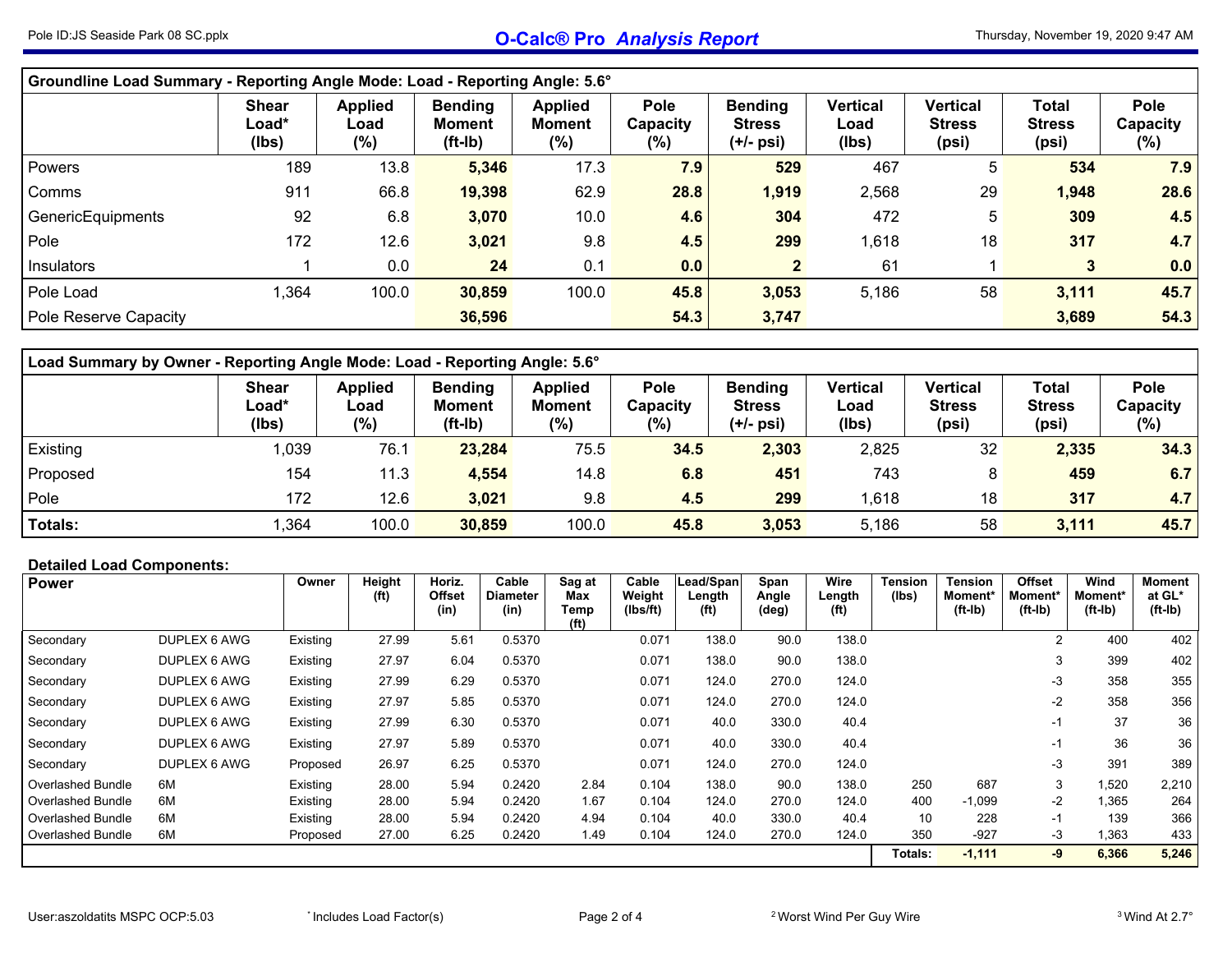| Comm                     |                  | Owner    | Height<br>(f <sup>t</sup> ) | Horiz.<br><b>Offset</b><br>(in) | Cable<br><b>Diameter</b><br>(in) | Sag at<br>Max<br>Temp<br>(f <sup>t</sup> ) | Cable<br>Weight<br>(Ibs/ft) | Lead/Span<br>Length<br>(f <sup>t</sup> ) | Span<br>Angle<br>$(\text{deg})$ | Wire<br>Length<br>(f <sup>t</sup> ) | <b>Tension</b><br>(lbs) | <b>Tension</b><br>Moment*<br>$(ft-lb)$ | <b>Offset</b><br>Moment*<br>$(ft-lb)$ | Wind<br>Moment*<br>$(ft-lb)$ | <b>Moment</b><br>at GL*<br>$(ft-lb)$ |
|--------------------------|------------------|----------|-----------------------------|---------------------------------|----------------------------------|--------------------------------------------|-----------------------------|------------------------------------------|---------------------------------|-------------------------------------|-------------------------|----------------------------------------|---------------------------------------|------------------------------|--------------------------------------|
| <b>Overlashed Bundle</b> | 6M               | Existing | 22.00                       | 6.54                            | 0.2420                           | 2.86                                       | 0.104                       | 138.0                                    | 90.0                            | 138.0                               | 2,750                   | 5,934                                  | 23                                    | 1.110                        | 7,066                                |
| <b>CATV</b>              | CATV .50         | Existing | 21.97                       | 6.60                            | 0.5700                           |                                            | 0.600                       | 138.0                                    | 90.0                            | 138.0                               |                         |                                        | 58                                    | 229                          | 288                                  |
| CATV                     | CATV .50         | Existing | 22.02                       | 6.77                            | 0.5700                           |                                            | 0.600                       | 138.0                                    | 90.0                            | 138.0                               |                         |                                        | 60                                    | 230                          | 290                                  |
| CATV                     | CATV .50         | Existing | 22.00                       | 6.41                            | 0.5700                           |                                            | 0.600                       | 138.0                                    | 90.0                            | 138.0                               |                         |                                        | 56                                    | 229                          | 286                                  |
| CATV                     | CATV .50         | Existing | 22.03                       | 6.55                            | 0.5700                           |                                            | 0.600                       | 138.0                                    | 90.0                            | 138.0                               |                         |                                        | 58                                    | 230                          | 288                                  |
| CATV                     | CATV .50         | Existing | 21.99                       | 6.72                            | 0.5700                           |                                            | 0.600                       | 138.0                                    | 90.0                            | 138.0                               |                         |                                        | 60                                    | 229                          | 289                                  |
| <b>Overlashed Bundle</b> | 6M               | Existing | 22.00                       | 6.54                            | 0.2420                           | 2.84                                       | 0.104                       | 124.0                                    | 270.0                           | 124.0                               | 2,250                   | $-4,855$                               | 21                                    | 1,018                        | $-3,816$                             |
| <b>CATV</b>              | CATV .50         | Existing | 21.97                       | 6.55                            | 0.5700                           |                                            | 0.600                       | 124.0                                    | 270.0                           | 124.0                               |                         |                                        | 53                                    | 227                          | 280                                  |
| CATV                     | CATV .50         | Existing | 22.00                       | 6.70                            | 0.5700                           |                                            | 0.600                       | 124.0                                    | 270.0                           | 124.0                               |                         |                                        | 55                                    | 227                          | 282                                  |
| <b>CATV</b>              | CATV .50         | Existing | 22.00                       | 6.39                            | 0.5700                           |                                            | 0.600                       | 124.0                                    | 270.0                           | 124.0                               |                         |                                        | 51                                    | 227                          | 279                                  |
| CATV                     | CATV .50         | Existing | 22.03                       | 6.53                            | 0.5700                           |                                            | 0.600                       | 124.0                                    | 270.0                           | 124.0                               |                         |                                        | 53                                    | 227                          | 280                                  |
| CATV                     | CATV .50         | Existing | 21.96                       | 6.76                            | 0.5700                           |                                            | 0.600                       | 124.0                                    | 270.0                           | 124.0                               |                         |                                        | 55                                    | 227                          | 282                                  |
| CATV                     | CATV.25          | Existing | 22.00                       | 6.54                            | 0.2500                           | 1.87                                       | 0.091                       | 40.0                                     | 330.0                           | 40.3                                | 10                      | 179                                    | 11                                    | 101                          | 291                                  |
| Overlashed Bundle        | 6M               | Proposed | 21.00                       | 6.60                            | 0.2420                           | 1.98                                       | 0.104                       | 124.0                                    | 270.0                           | 124.0                               | 375                     | $-772$                                 | -3                                    | 1,086                        | 310                                  |
| Fiber                    | Fiber            | Proposed | 20.96                       | 6.60                            | 0.6250                           |                                            | 0.190                       | 124.0                                    | 270.0                           | 124.0                               |                         |                                        | $-4$                                  | 331                          | 327                                  |
| <b>Overlashed Bundle</b> | 6M               | Existing | 20.00                       | 6.66                            | 0.2420                           | 1.99                                       | 0.104                       | 138.0                                    | 90.0                            | 138.0                               | 1,000                   | 1,962                                  | 52                                    | 1,398                        | 3,412                                |
| Telco                    | <b>TELE 1.25</b> | Existing | 19.94                       | 6.66                            | 1.2500                           |                                            | 0.600                       | 138.0                                    | 90.0                            | 138.0                               |                         |                                        | 88                                    | 596                          | 684                                  |
| <b>Overlashed Bundle</b> | 6M               | Existing | 20.00                       | 6.66                            | 0.2420                           | 2.02                                       | 0.104                       | 124.0                                    | 270.0                           | 124.0                               | 800                     | $-1,569$                               | 48                                    | 1,268                        | $-254$                               |
| Telco                    | <b>TELE 1.25</b> | Existing | 19.94                       | 6.67                            | 1.2500                           |                                            | 0.600                       | 124.0                                    | 270.0                           | 124.0                               |                         |                                        | 80                                    | 547                          | 627                                  |
| Overlashed Bundle        | 6M               | Existing | 19.00                       | 6.72                            | 0.2420                           | 1.49                                       | 0.104                       | 138.0                                    | 90.0                            | 138.0                               | 1,000                   | 1,864                                  | 48                                    | 1,251                        | 3,162                                |
| Telco                    | <b>TELE 1.0</b>  | Existing | 18.95                       | 6.73                            | 1.0000                           |                                            | 0.400                       | 138.0                                    | 90.0                            | 138.0                               |                         |                                        | 70                                    | 489                          | 559                                  |
| Overlashed Bundle        | 6M               | Existing | 19.00                       | 6.72                            | 0.2420                           | 1.53                                       | 0.104                       | 124.0                                    | 270.0                           | 124.0                               | 800                     | $-1,491$                               | 43                                    | 1.114                        | $-334$                               |
| Telco                    | <b>TELE 1.0</b>  | Existing | 18.95                       | 6.72                            | 1.0000                           |                                            | 0.400                       | 124.0                                    | 270.0                           | 124.0                               |                         |                                        | 62                                    | 430                          | 492                                  |
| Telco                    | <b>TELE .25</b>  | Existing | 19.00                       | 6.72                            | 0.2500                           | 1.87                                       | 0.091                       | 40.0                                     | 330.0                           | 40.3                                | 10                      | 154                                    | 12                                    | 87                           | 253                                  |
| <b>Overlashed Bundle</b> | 6M               | Existing | 18.00                       | 6.78                            | 0.2420                           | 1.49                                       | 0.104                       | 138.0                                    | 90.0                            | 138.0                               | 1,000                   | 1,765                                  | $-49$                                 | 1,185                        | 2,902                                |
| Telco                    | <b>TELE 1.0</b>  | Existing | 17.95                       | 6.78                            | 1.0000                           |                                            | 0.400                       | 138.0                                    | 90.0                            | 138.0                               |                         |                                        | $-70$                                 | 463                          | 393                                  |
| <b>Overlashed Bundle</b> | 6M               | Existing | 18.00                       | 6.78<br>6.77                    | 0.2420                           | 1.74                                       | 0.104                       | 124.0                                    | 270.0                           | 124.0                               | 700                     | $-1,236$                               | $-43$                                 | 1,055                        | $-224$                               |
| Telco                    | <b>TELE 1.0</b>  | Existing | 17.95                       |                                 | 1.0000                           |                                            | 0.400                       | 124.0                                    | 270.0                           | 124.0                               |                         |                                        | $-63$                                 | 407                          | 344                                  |
|                          |                  |          |                             |                                 |                                  |                                            |                             |                                          |                                 |                                     | Totals:                 | 1,934                                  | 887                                   | 16,216                       | 19,037                               |

| <b>GenericEquipment</b> |                                                    | Owner    | Height<br>(ft) | Horiz.<br>Offset<br>(in) | <b>Offset</b><br>Angle<br>$(\text{deg})$ | Rotate<br>Angle<br>(deg) | Unit<br>Weight<br>(lbs) | Unit<br>Height<br>(in) | Unit<br>Depth<br>(in)    | Unit<br><b>Diameter</b><br>(in) | Unit<br>Length<br>(in) | <b>Offset</b><br><b>Moment*</b><br>$(ft-lb)$ | Wind<br>Moment*<br>$(ft-lb)$ | Moment<br>at GL*<br>$(ft-lb)$ |
|-------------------------|----------------------------------------------------|----------|----------------|--------------------------|------------------------------------------|--------------------------|-------------------------|------------------------|--------------------------|---------------------------------|------------------------|----------------------------------------------|------------------------------|-------------------------------|
| <b>Box</b>              | Panel Antenna                                      | Proposed | 38.42          | 12.13                    | 5.0                                      | 0.0                      | 35.00                   | 18.50                  | 6.90                     | $\overline{\phantom{a}}$        | 9.60                   | 67                                           | 530                          | 597                           |
| <b>Box</b>              | Panel Antenna                                      | Proposed | 38.42          | 12.13                    | 125.0                                    | 0.0                      | 35.00                   | 18.50                  | 6.90                     | $\overline{\phantom{a}}$        | 9.60                   | $-33$                                        | 420                          | 387                           |
| Box                     | Panel Antenna                                      | Proposed | 38.42          | 12.13                    | 245.0                                    | 0.0                      | 35.00                   | 18.50                  | 6.90                     | $- -$                           | 9.60                   | $-34$                                        | 416                          | 382                           |
| Cylinder                | Highline HL-44<br>Fiberglass Pole Top<br>Extension | Proposed | 37.00          | 0.83                     | 0.0                                      | 0.0                      | 96.00                   | 72.00                  | $\overline{\phantom{a}}$ | 12.00                           | $- -$                  | $-13$                                        | .552                         | .539                          |